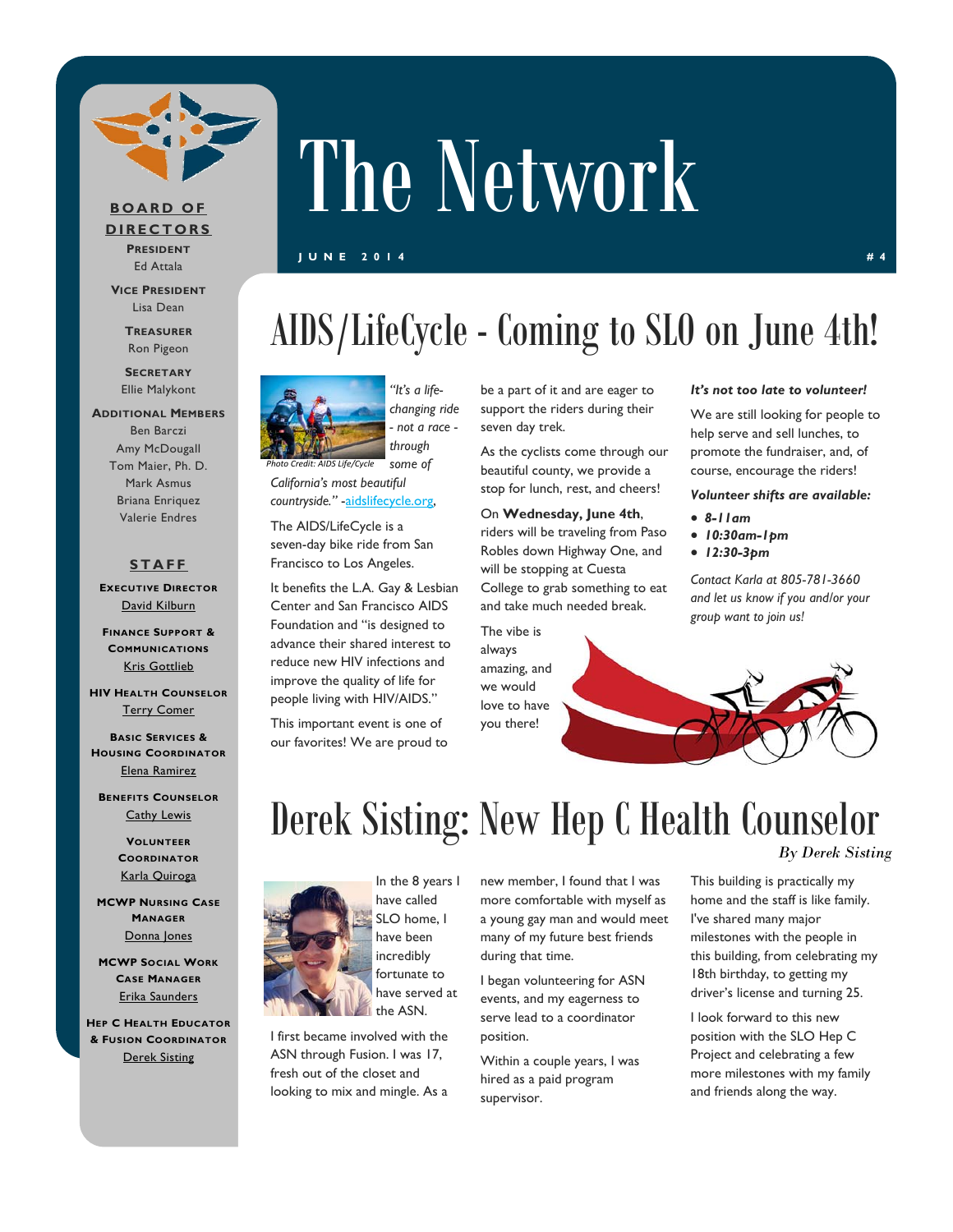### **PAGE 2**

## AIDS Memorial Grove



The Steve Weiss AIDS Living Memorial Grove, located in El Chorro Regional Park, provides our community with a beautiful living memorial in remembrance of the men, women, and children who have died from AIDS, and in support of those who live with this devastating disease every day.

The Grove is a place for grief, for remembrance,

for hope, and for renewal. It is a place to stroll, to meditate, or to gather.

It provides a learning tool for adults and children, provoking discussion on HIV/ AIDS, awareness, loss, and the power of community and love.

Created with native plants and trees, gardeners are also encouraged to learn more about California plant life during their visit.

The Grove, as life itself,

grows and changes with the cycles of nature; planting and maintaining the Grove provides a healing experience.

If you would like to purchase a stone on behalf of a community member who has passed away from AIDS, or if you would like to donate to our native healing plant garden, please contact us at 805-781-3660.

*For more information, visit www.asn.org/memorial.php.* 

*"...Most of our clients depend on the Food Pantry, making generous donations from organizations like GleanSLO so incredibly meaningful."* 

## Thank You GleanSLO!

As the sole organization in San Luis Obispo County that provides support for people living with HIV/AIDS and hepatitis C, we have a big responsibility to the people we serve. Not only do we want to support our clients medically and financially, but in as many other ways as possible.

The donated fresh fruits and veggies from GleanSLO are a great supplement to our Food Pantry, and they help provide

the nutrition our clients need to stay healthy.

We are so excited to benefit from GleanSLO's mission, and it's such a treat to add fresh and local produce to our most utilized resource.

We're looking forward to our future and working with GleanSLO!

If you would like to donate to our Food Pantry, or would like to hold a special food drive for

us give us a call at 805-781-3660!

We'd love to help set it up and find you volunteers!

Our Pantry could always use some bulking up, particularly canned items (like vegetables and soup), dry goods (like pasta and oatmeal), toiletries (like shampoo and soap), and cans of Ensure.

*Visit ASN.org for more details on how you can help!*



### Drive Thru BBQ, a Success!

We'd like to send out a BIG thank you to everyone who joined us for our Tri-Tip BBQ Fundraiser last month!

We were able to raise over \$2,500, which means a whole month's worth of supplies for our Food Pantry!

Special thanks go to Matt, Claire, and Lauren, the hugely generous

owner and staff over at Old San Luis BBQ (http://oldsanluisbbq.com/) for the absolutely delicious and HUGE portions of tri-tip, corn, baked beans, and garlic bread in each meal.

And a very special thank you goes out to our incredible volunteers, without whom this event would not have been possible, or as much fun!

We'll see you again next time!

**THE NETWORK**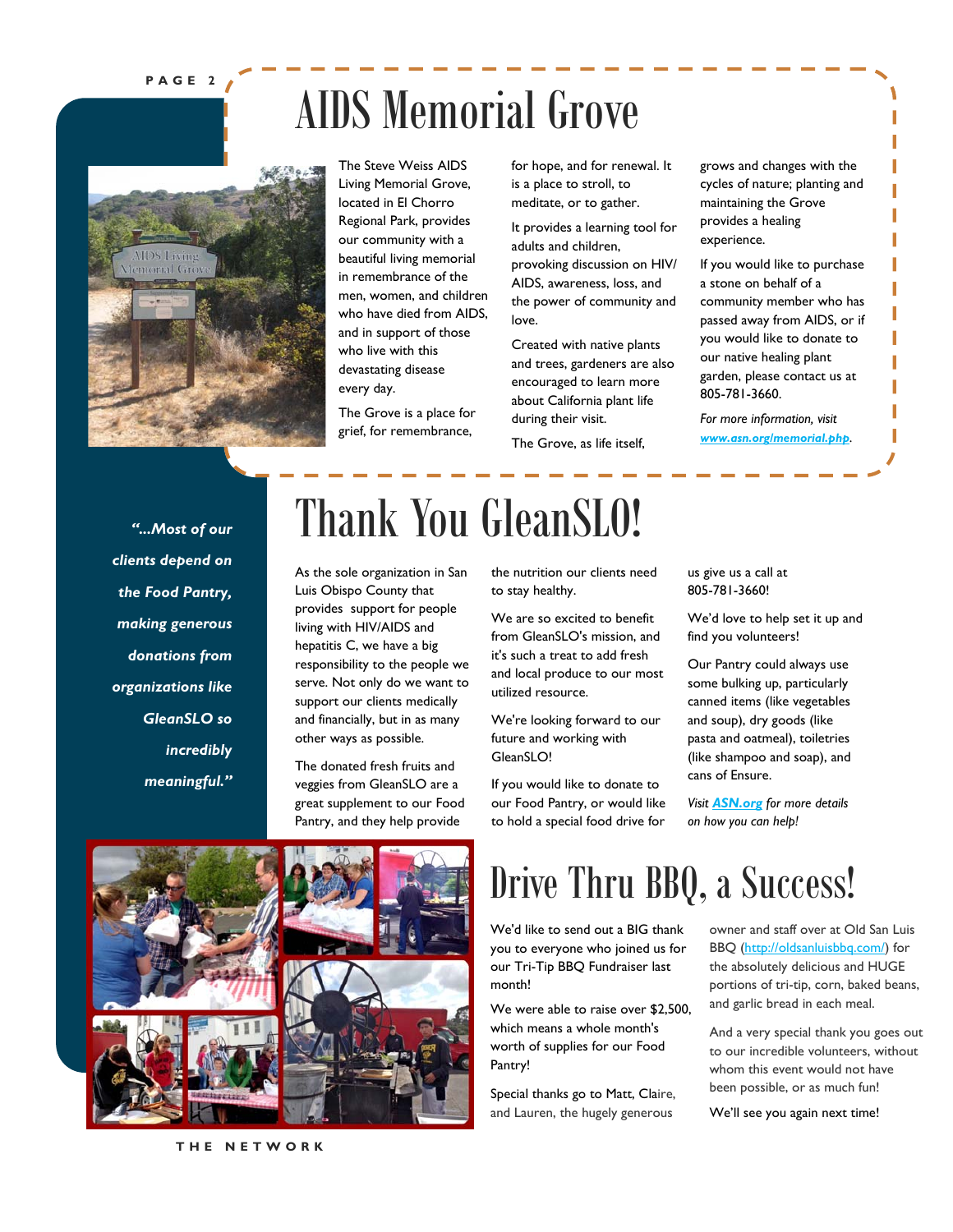## ACA Update: Special Enrollment Period for COBRA Users

Beginning Thursday, May 15, Covered California will launch a specialenrollment period for people who have COBRA health insurance and would like to switch to an exchange plan.

COBRA, or the Consolidated Omnibus Budget Reconciliation Act, gives workers and their families who lose their health benefits the right to continue their health insurance provided by their group health plan for a limited period of time.

However, qualifying individuals may still be required to pay for up to 102% of

the premium, which often adds up to quite a bit of money.

Fortunately, people who have health coverage through COBRA are now eligible to shop for and buy coverage through Covered California **from May 15 through July 15, 2014**.

This is great news to COBRA users, who, until recently, could not apply for health insurance with the possible subsidies and cost share programs through the Affordable Care Act.

For more information, visit Covered California's COBRA FAQ page:

https://www.coveredca.com/faqs/ cobra/.

Or, give our amazing certified enrollment counselors a call at 805-781-3660!

Affordable Care Act **UPDATE** 

## Did You Know?: The ASN & Community Education

The ASN is proud to provide clients, community members, and medical service providers every education opportunity possible.

For example, we were fortunate to welcome Neva Chauppette, Psy. D., the Project Director of a mobile medical clinic in LA that provides free and comprehensive HIV, hepatitis C, and STD services to substance abusers. Dr. Chauppette has worked in this field

since 1988, and was gracious enough to spend her afternoon giving a high quality and informative presentation on the connections between HIV/AIDS, Hep C, substance abuse, and mental health.

Though Dr. Chauppette's training was open to clients, we offer other opportunities specifically for SLO's medical service providers.

Terry Comer, the ASN's HIV Health

Counselor, has planned and held trainings for local doctors, nurses, and other medical service providers, in an effort to educate and update them on topics like new treatment options and prevention.

These educational opportunities help to ensure that people in SLO who are living with HIV/AIDS or hepatitis C are offered the very best possible care.

*Your support and the support of local community members and businesses are vital to our continuing ability to provide comprehensive services to our growing number of clients. There are many ways that you can make a generous donation!* 

- **Money**: ALL MONEY DONATED TO THE ASN IS TAX DEDUCTABLE & REMAINS IN THIS COMMUNITY to help SLO County residents in their struggle with HIV/AIDS and/or Hep C.
- **Time**: One of the most important ways our community supports this agency is through the gift of time. Our Volunteer Program creates opportunities to directly assist clients and staff!
- **Food:** ASN's Food Panty is always in need of the basics. If you would like to hold a food drive, or donate food directly, we have a list of suggestions for you!

*You will make a difference! Contact us, or visit ASN.org, for more details!* 

# You Can Make a Difference!

Г ī Г

Ī

Г